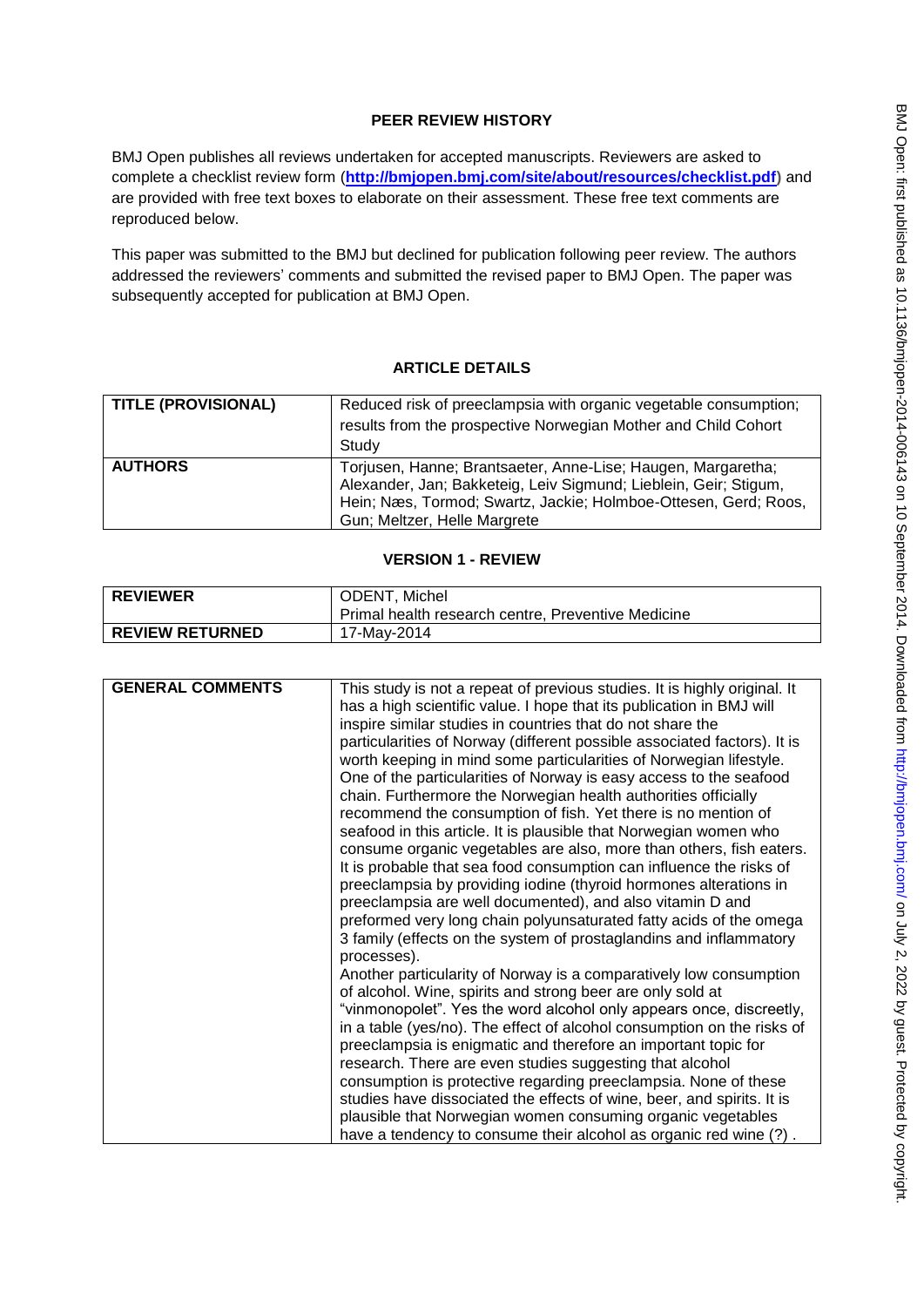| <b>REVIEWER</b>        | Payne, Beth<br>University of British Columbia |
|------------------------|-----------------------------------------------|
| <b>REVIEW RETURNED</b> | 31-May-2014                                   |

| which authors describe a possible association between organic food<br>consumption and reduced risk of pre-eclampsia. The authors<br>present an interesting argument for the health benefits of organic<br>food consumption in general. Using available data from a large<br>cross-sectional survey of pregnant women conducted as part of the<br>broader prospective Norwegian Mother and Cohort Study they are<br>able to assess impact of eating organic food and healthy lifestyle on<br>the risk of pre-eclampsia with some limitations.<br>Although I found this article well written overall and think the authors<br>present an interesting argument I have several concerns with the<br>methods and interpretation of results. My specific comments<br>regarding methods used and results presented are below.<br>1. The title of the study describes it as a prospective cohort but data<br>used seems to be from a cross-sectional survey of food intake. This<br>is in reality a secondary analysis of a small component of the larger<br>prospective cohort study. The title should reflect this.<br>2. In the introduction and summary of known information on the topic<br>the authors focus on epidemiological data that has indicated<br>association between nutritional factors and pre-eclampsia. Although<br>this is an area I believe requires further investigation as evidence<br>does suggest there may be nutritional interventions that could<br>impact the incidence of the disorder it would be useful to point out<br>that in RCTs of dietary interventions and supplementation with<br>Vitamin E, Vitamin C, salt-restriction; or protein intake increases no<br>impact on incidence of HDP has been demonstrated. In the case of<br>Vitamin C and E supplementation may have a negative effect on<br>fetal development. Calcium supplementation has also been widely<br>studied with mixed results only showing an effect when<br>supplementation was given to women with poor nutrient status prior<br>to conception. The authors introduction may be misleading to<br>readers without presenting the whole picture.<br>3. Authors state that studies have shown little difference in nutrient<br>content between organic and inorganic foods, so would this not<br>mean that any effect of eating organic foods seen should focus on<br>differences related to non-nutrient content of organic foods? Again<br>this argues as to the appropriateness of the statements in the<br>introduction stating support for nutritional interventions.<br>4. One concern regarding data used is that MoBA questionnaire<br>assesses dietary intake during pregnancy but does not establish<br>pre-pregnancy nutritional status. Studies on the effect of calcium<br>intake on pre-eclampsia have highlighted the importance of pre-<br>pregnancy health status on incidence of pre-eclampsia. A further<br>limitation of this study that requires discussion is that the data<br>available do not allow assessment of impact of pre-pregnancy<br>nutritional status as that may be a confounder of the relationship<br>shown. It seems reasonable that the women who chose to eat<br>organically would have started out at a healthier status prior to<br>conception.<br>5. It would be useful to add further explanation as to how the sum<br>index was developed and validated. The scale of 0 to 18 depending<br>on number of food types in which organic food consumption was<br>indicated as "mostly" implies an additive scale of effect of eating the<br>various organic food types (the more types eaten mostly organically | <b>GENERAL COMMENTS</b> | Thank you for giving me the opportunity to review this manuscript in  |
|-----------------------------------------------------------------------------------------------------------------------------------------------------------------------------------------------------------------------------------------------------------------------------------------------------------------------------------------------------------------------------------------------------------------------------------------------------------------------------------------------------------------------------------------------------------------------------------------------------------------------------------------------------------------------------------------------------------------------------------------------------------------------------------------------------------------------------------------------------------------------------------------------------------------------------------------------------------------------------------------------------------------------------------------------------------------------------------------------------------------------------------------------------------------------------------------------------------------------------------------------------------------------------------------------------------------------------------------------------------------------------------------------------------------------------------------------------------------------------------------------------------------------------------------------------------------------------------------------------------------------------------------------------------------------------------------------------------------------------------------------------------------------------------------------------------------------------------------------------------------------------------------------------------------------------------------------------------------------------------------------------------------------------------------------------------------------------------------------------------------------------------------------------------------------------------------------------------------------------------------------------------------------------------------------------------------------------------------------------------------------------------------------------------------------------------------------------------------------------------------------------------------------------------------------------------------------------------------------------------------------------------------------------------------------------------------------------------------------------------------------------------------------------------------------------------------------------------------------------------------------------------------------------------------------------------------------------------------------------------------------------------------------------------------------------------------------------------------------------------------------------------------------------------------------------------------------------------------------------------------------------------------------------------------------------------------------------------------------------------------------------------------------------------------------------------------------------------------------------------------------------------------------------------------------------------------------------------------------------------------------------------------------------------|-------------------------|-----------------------------------------------------------------------|
|                                                                                                                                                                                                                                                                                                                                                                                                                                                                                                                                                                                                                                                                                                                                                                                                                                                                                                                                                                                                                                                                                                                                                                                                                                                                                                                                                                                                                                                                                                                                                                                                                                                                                                                                                                                                                                                                                                                                                                                                                                                                                                                                                                                                                                                                                                                                                                                                                                                                                                                                                                                                                                                                                                                                                                                                                                                                                                                                                                                                                                                                                                                                                                                                                                                                                                                                                                                                                                                                                                                                                                                                                                                           |                         |                                                                       |
|                                                                                                                                                                                                                                                                                                                                                                                                                                                                                                                                                                                                                                                                                                                                                                                                                                                                                                                                                                                                                                                                                                                                                                                                                                                                                                                                                                                                                                                                                                                                                                                                                                                                                                                                                                                                                                                                                                                                                                                                                                                                                                                                                                                                                                                                                                                                                                                                                                                                                                                                                                                                                                                                                                                                                                                                                                                                                                                                                                                                                                                                                                                                                                                                                                                                                                                                                                                                                                                                                                                                                                                                                                                           |                         |                                                                       |
|                                                                                                                                                                                                                                                                                                                                                                                                                                                                                                                                                                                                                                                                                                                                                                                                                                                                                                                                                                                                                                                                                                                                                                                                                                                                                                                                                                                                                                                                                                                                                                                                                                                                                                                                                                                                                                                                                                                                                                                                                                                                                                                                                                                                                                                                                                                                                                                                                                                                                                                                                                                                                                                                                                                                                                                                                                                                                                                                                                                                                                                                                                                                                                                                                                                                                                                                                                                                                                                                                                                                                                                                                                                           |                         |                                                                       |
|                                                                                                                                                                                                                                                                                                                                                                                                                                                                                                                                                                                                                                                                                                                                                                                                                                                                                                                                                                                                                                                                                                                                                                                                                                                                                                                                                                                                                                                                                                                                                                                                                                                                                                                                                                                                                                                                                                                                                                                                                                                                                                                                                                                                                                                                                                                                                                                                                                                                                                                                                                                                                                                                                                                                                                                                                                                                                                                                                                                                                                                                                                                                                                                                                                                                                                                                                                                                                                                                                                                                                                                                                                                           |                         |                                                                       |
|                                                                                                                                                                                                                                                                                                                                                                                                                                                                                                                                                                                                                                                                                                                                                                                                                                                                                                                                                                                                                                                                                                                                                                                                                                                                                                                                                                                                                                                                                                                                                                                                                                                                                                                                                                                                                                                                                                                                                                                                                                                                                                                                                                                                                                                                                                                                                                                                                                                                                                                                                                                                                                                                                                                                                                                                                                                                                                                                                                                                                                                                                                                                                                                                                                                                                                                                                                                                                                                                                                                                                                                                                                                           |                         |                                                                       |
|                                                                                                                                                                                                                                                                                                                                                                                                                                                                                                                                                                                                                                                                                                                                                                                                                                                                                                                                                                                                                                                                                                                                                                                                                                                                                                                                                                                                                                                                                                                                                                                                                                                                                                                                                                                                                                                                                                                                                                                                                                                                                                                                                                                                                                                                                                                                                                                                                                                                                                                                                                                                                                                                                                                                                                                                                                                                                                                                                                                                                                                                                                                                                                                                                                                                                                                                                                                                                                                                                                                                                                                                                                                           |                         |                                                                       |
|                                                                                                                                                                                                                                                                                                                                                                                                                                                                                                                                                                                                                                                                                                                                                                                                                                                                                                                                                                                                                                                                                                                                                                                                                                                                                                                                                                                                                                                                                                                                                                                                                                                                                                                                                                                                                                                                                                                                                                                                                                                                                                                                                                                                                                                                                                                                                                                                                                                                                                                                                                                                                                                                                                                                                                                                                                                                                                                                                                                                                                                                                                                                                                                                                                                                                                                                                                                                                                                                                                                                                                                                                                                           |                         |                                                                       |
|                                                                                                                                                                                                                                                                                                                                                                                                                                                                                                                                                                                                                                                                                                                                                                                                                                                                                                                                                                                                                                                                                                                                                                                                                                                                                                                                                                                                                                                                                                                                                                                                                                                                                                                                                                                                                                                                                                                                                                                                                                                                                                                                                                                                                                                                                                                                                                                                                                                                                                                                                                                                                                                                                                                                                                                                                                                                                                                                                                                                                                                                                                                                                                                                                                                                                                                                                                                                                                                                                                                                                                                                                                                           |                         |                                                                       |
|                                                                                                                                                                                                                                                                                                                                                                                                                                                                                                                                                                                                                                                                                                                                                                                                                                                                                                                                                                                                                                                                                                                                                                                                                                                                                                                                                                                                                                                                                                                                                                                                                                                                                                                                                                                                                                                                                                                                                                                                                                                                                                                                                                                                                                                                                                                                                                                                                                                                                                                                                                                                                                                                                                                                                                                                                                                                                                                                                                                                                                                                                                                                                                                                                                                                                                                                                                                                                                                                                                                                                                                                                                                           |                         |                                                                       |
|                                                                                                                                                                                                                                                                                                                                                                                                                                                                                                                                                                                                                                                                                                                                                                                                                                                                                                                                                                                                                                                                                                                                                                                                                                                                                                                                                                                                                                                                                                                                                                                                                                                                                                                                                                                                                                                                                                                                                                                                                                                                                                                                                                                                                                                                                                                                                                                                                                                                                                                                                                                                                                                                                                                                                                                                                                                                                                                                                                                                                                                                                                                                                                                                                                                                                                                                                                                                                                                                                                                                                                                                                                                           |                         |                                                                       |
|                                                                                                                                                                                                                                                                                                                                                                                                                                                                                                                                                                                                                                                                                                                                                                                                                                                                                                                                                                                                                                                                                                                                                                                                                                                                                                                                                                                                                                                                                                                                                                                                                                                                                                                                                                                                                                                                                                                                                                                                                                                                                                                                                                                                                                                                                                                                                                                                                                                                                                                                                                                                                                                                                                                                                                                                                                                                                                                                                                                                                                                                                                                                                                                                                                                                                                                                                                                                                                                                                                                                                                                                                                                           |                         |                                                                       |
|                                                                                                                                                                                                                                                                                                                                                                                                                                                                                                                                                                                                                                                                                                                                                                                                                                                                                                                                                                                                                                                                                                                                                                                                                                                                                                                                                                                                                                                                                                                                                                                                                                                                                                                                                                                                                                                                                                                                                                                                                                                                                                                                                                                                                                                                                                                                                                                                                                                                                                                                                                                                                                                                                                                                                                                                                                                                                                                                                                                                                                                                                                                                                                                                                                                                                                                                                                                                                                                                                                                                                                                                                                                           |                         |                                                                       |
|                                                                                                                                                                                                                                                                                                                                                                                                                                                                                                                                                                                                                                                                                                                                                                                                                                                                                                                                                                                                                                                                                                                                                                                                                                                                                                                                                                                                                                                                                                                                                                                                                                                                                                                                                                                                                                                                                                                                                                                                                                                                                                                                                                                                                                                                                                                                                                                                                                                                                                                                                                                                                                                                                                                                                                                                                                                                                                                                                                                                                                                                                                                                                                                                                                                                                                                                                                                                                                                                                                                                                                                                                                                           |                         |                                                                       |
|                                                                                                                                                                                                                                                                                                                                                                                                                                                                                                                                                                                                                                                                                                                                                                                                                                                                                                                                                                                                                                                                                                                                                                                                                                                                                                                                                                                                                                                                                                                                                                                                                                                                                                                                                                                                                                                                                                                                                                                                                                                                                                                                                                                                                                                                                                                                                                                                                                                                                                                                                                                                                                                                                                                                                                                                                                                                                                                                                                                                                                                                                                                                                                                                                                                                                                                                                                                                                                                                                                                                                                                                                                                           |                         |                                                                       |
|                                                                                                                                                                                                                                                                                                                                                                                                                                                                                                                                                                                                                                                                                                                                                                                                                                                                                                                                                                                                                                                                                                                                                                                                                                                                                                                                                                                                                                                                                                                                                                                                                                                                                                                                                                                                                                                                                                                                                                                                                                                                                                                                                                                                                                                                                                                                                                                                                                                                                                                                                                                                                                                                                                                                                                                                                                                                                                                                                                                                                                                                                                                                                                                                                                                                                                                                                                                                                                                                                                                                                                                                                                                           |                         |                                                                       |
|                                                                                                                                                                                                                                                                                                                                                                                                                                                                                                                                                                                                                                                                                                                                                                                                                                                                                                                                                                                                                                                                                                                                                                                                                                                                                                                                                                                                                                                                                                                                                                                                                                                                                                                                                                                                                                                                                                                                                                                                                                                                                                                                                                                                                                                                                                                                                                                                                                                                                                                                                                                                                                                                                                                                                                                                                                                                                                                                                                                                                                                                                                                                                                                                                                                                                                                                                                                                                                                                                                                                                                                                                                                           |                         |                                                                       |
|                                                                                                                                                                                                                                                                                                                                                                                                                                                                                                                                                                                                                                                                                                                                                                                                                                                                                                                                                                                                                                                                                                                                                                                                                                                                                                                                                                                                                                                                                                                                                                                                                                                                                                                                                                                                                                                                                                                                                                                                                                                                                                                                                                                                                                                                                                                                                                                                                                                                                                                                                                                                                                                                                                                                                                                                                                                                                                                                                                                                                                                                                                                                                                                                                                                                                                                                                                                                                                                                                                                                                                                                                                                           |                         |                                                                       |
|                                                                                                                                                                                                                                                                                                                                                                                                                                                                                                                                                                                                                                                                                                                                                                                                                                                                                                                                                                                                                                                                                                                                                                                                                                                                                                                                                                                                                                                                                                                                                                                                                                                                                                                                                                                                                                                                                                                                                                                                                                                                                                                                                                                                                                                                                                                                                                                                                                                                                                                                                                                                                                                                                                                                                                                                                                                                                                                                                                                                                                                                                                                                                                                                                                                                                                                                                                                                                                                                                                                                                                                                                                                           |                         |                                                                       |
|                                                                                                                                                                                                                                                                                                                                                                                                                                                                                                                                                                                                                                                                                                                                                                                                                                                                                                                                                                                                                                                                                                                                                                                                                                                                                                                                                                                                                                                                                                                                                                                                                                                                                                                                                                                                                                                                                                                                                                                                                                                                                                                                                                                                                                                                                                                                                                                                                                                                                                                                                                                                                                                                                                                                                                                                                                                                                                                                                                                                                                                                                                                                                                                                                                                                                                                                                                                                                                                                                                                                                                                                                                                           |                         |                                                                       |
|                                                                                                                                                                                                                                                                                                                                                                                                                                                                                                                                                                                                                                                                                                                                                                                                                                                                                                                                                                                                                                                                                                                                                                                                                                                                                                                                                                                                                                                                                                                                                                                                                                                                                                                                                                                                                                                                                                                                                                                                                                                                                                                                                                                                                                                                                                                                                                                                                                                                                                                                                                                                                                                                                                                                                                                                                                                                                                                                                                                                                                                                                                                                                                                                                                                                                                                                                                                                                                                                                                                                                                                                                                                           |                         |                                                                       |
|                                                                                                                                                                                                                                                                                                                                                                                                                                                                                                                                                                                                                                                                                                                                                                                                                                                                                                                                                                                                                                                                                                                                                                                                                                                                                                                                                                                                                                                                                                                                                                                                                                                                                                                                                                                                                                                                                                                                                                                                                                                                                                                                                                                                                                                                                                                                                                                                                                                                                                                                                                                                                                                                                                                                                                                                                                                                                                                                                                                                                                                                                                                                                                                                                                                                                                                                                                                                                                                                                                                                                                                                                                                           |                         |                                                                       |
|                                                                                                                                                                                                                                                                                                                                                                                                                                                                                                                                                                                                                                                                                                                                                                                                                                                                                                                                                                                                                                                                                                                                                                                                                                                                                                                                                                                                                                                                                                                                                                                                                                                                                                                                                                                                                                                                                                                                                                                                                                                                                                                                                                                                                                                                                                                                                                                                                                                                                                                                                                                                                                                                                                                                                                                                                                                                                                                                                                                                                                                                                                                                                                                                                                                                                                                                                                                                                                                                                                                                                                                                                                                           |                         |                                                                       |
|                                                                                                                                                                                                                                                                                                                                                                                                                                                                                                                                                                                                                                                                                                                                                                                                                                                                                                                                                                                                                                                                                                                                                                                                                                                                                                                                                                                                                                                                                                                                                                                                                                                                                                                                                                                                                                                                                                                                                                                                                                                                                                                                                                                                                                                                                                                                                                                                                                                                                                                                                                                                                                                                                                                                                                                                                                                                                                                                                                                                                                                                                                                                                                                                                                                                                                                                                                                                                                                                                                                                                                                                                                                           |                         |                                                                       |
|                                                                                                                                                                                                                                                                                                                                                                                                                                                                                                                                                                                                                                                                                                                                                                                                                                                                                                                                                                                                                                                                                                                                                                                                                                                                                                                                                                                                                                                                                                                                                                                                                                                                                                                                                                                                                                                                                                                                                                                                                                                                                                                                                                                                                                                                                                                                                                                                                                                                                                                                                                                                                                                                                                                                                                                                                                                                                                                                                                                                                                                                                                                                                                                                                                                                                                                                                                                                                                                                                                                                                                                                                                                           |                         |                                                                       |
|                                                                                                                                                                                                                                                                                                                                                                                                                                                                                                                                                                                                                                                                                                                                                                                                                                                                                                                                                                                                                                                                                                                                                                                                                                                                                                                                                                                                                                                                                                                                                                                                                                                                                                                                                                                                                                                                                                                                                                                                                                                                                                                                                                                                                                                                                                                                                                                                                                                                                                                                                                                                                                                                                                                                                                                                                                                                                                                                                                                                                                                                                                                                                                                                                                                                                                                                                                                                                                                                                                                                                                                                                                                           |                         |                                                                       |
|                                                                                                                                                                                                                                                                                                                                                                                                                                                                                                                                                                                                                                                                                                                                                                                                                                                                                                                                                                                                                                                                                                                                                                                                                                                                                                                                                                                                                                                                                                                                                                                                                                                                                                                                                                                                                                                                                                                                                                                                                                                                                                                                                                                                                                                                                                                                                                                                                                                                                                                                                                                                                                                                                                                                                                                                                                                                                                                                                                                                                                                                                                                                                                                                                                                                                                                                                                                                                                                                                                                                                                                                                                                           |                         |                                                                       |
|                                                                                                                                                                                                                                                                                                                                                                                                                                                                                                                                                                                                                                                                                                                                                                                                                                                                                                                                                                                                                                                                                                                                                                                                                                                                                                                                                                                                                                                                                                                                                                                                                                                                                                                                                                                                                                                                                                                                                                                                                                                                                                                                                                                                                                                                                                                                                                                                                                                                                                                                                                                                                                                                                                                                                                                                                                                                                                                                                                                                                                                                                                                                                                                                                                                                                                                                                                                                                                                                                                                                                                                                                                                           |                         |                                                                       |
|                                                                                                                                                                                                                                                                                                                                                                                                                                                                                                                                                                                                                                                                                                                                                                                                                                                                                                                                                                                                                                                                                                                                                                                                                                                                                                                                                                                                                                                                                                                                                                                                                                                                                                                                                                                                                                                                                                                                                                                                                                                                                                                                                                                                                                                                                                                                                                                                                                                                                                                                                                                                                                                                                                                                                                                                                                                                                                                                                                                                                                                                                                                                                                                                                                                                                                                                                                                                                                                                                                                                                                                                                                                           |                         |                                                                       |
|                                                                                                                                                                                                                                                                                                                                                                                                                                                                                                                                                                                                                                                                                                                                                                                                                                                                                                                                                                                                                                                                                                                                                                                                                                                                                                                                                                                                                                                                                                                                                                                                                                                                                                                                                                                                                                                                                                                                                                                                                                                                                                                                                                                                                                                                                                                                                                                                                                                                                                                                                                                                                                                                                                                                                                                                                                                                                                                                                                                                                                                                                                                                                                                                                                                                                                                                                                                                                                                                                                                                                                                                                                                           |                         |                                                                       |
|                                                                                                                                                                                                                                                                                                                                                                                                                                                                                                                                                                                                                                                                                                                                                                                                                                                                                                                                                                                                                                                                                                                                                                                                                                                                                                                                                                                                                                                                                                                                                                                                                                                                                                                                                                                                                                                                                                                                                                                                                                                                                                                                                                                                                                                                                                                                                                                                                                                                                                                                                                                                                                                                                                                                                                                                                                                                                                                                                                                                                                                                                                                                                                                                                                                                                                                                                                                                                                                                                                                                                                                                                                                           |                         |                                                                       |
|                                                                                                                                                                                                                                                                                                                                                                                                                                                                                                                                                                                                                                                                                                                                                                                                                                                                                                                                                                                                                                                                                                                                                                                                                                                                                                                                                                                                                                                                                                                                                                                                                                                                                                                                                                                                                                                                                                                                                                                                                                                                                                                                                                                                                                                                                                                                                                                                                                                                                                                                                                                                                                                                                                                                                                                                                                                                                                                                                                                                                                                                                                                                                                                                                                                                                                                                                                                                                                                                                                                                                                                                                                                           |                         |                                                                       |
|                                                                                                                                                                                                                                                                                                                                                                                                                                                                                                                                                                                                                                                                                                                                                                                                                                                                                                                                                                                                                                                                                                                                                                                                                                                                                                                                                                                                                                                                                                                                                                                                                                                                                                                                                                                                                                                                                                                                                                                                                                                                                                                                                                                                                                                                                                                                                                                                                                                                                                                                                                                                                                                                                                                                                                                                                                                                                                                                                                                                                                                                                                                                                                                                                                                                                                                                                                                                                                                                                                                                                                                                                                                           |                         |                                                                       |
|                                                                                                                                                                                                                                                                                                                                                                                                                                                                                                                                                                                                                                                                                                                                                                                                                                                                                                                                                                                                                                                                                                                                                                                                                                                                                                                                                                                                                                                                                                                                                                                                                                                                                                                                                                                                                                                                                                                                                                                                                                                                                                                                                                                                                                                                                                                                                                                                                                                                                                                                                                                                                                                                                                                                                                                                                                                                                                                                                                                                                                                                                                                                                                                                                                                                                                                                                                                                                                                                                                                                                                                                                                                           |                         |                                                                       |
|                                                                                                                                                                                                                                                                                                                                                                                                                                                                                                                                                                                                                                                                                                                                                                                                                                                                                                                                                                                                                                                                                                                                                                                                                                                                                                                                                                                                                                                                                                                                                                                                                                                                                                                                                                                                                                                                                                                                                                                                                                                                                                                                                                                                                                                                                                                                                                                                                                                                                                                                                                                                                                                                                                                                                                                                                                                                                                                                                                                                                                                                                                                                                                                                                                                                                                                                                                                                                                                                                                                                                                                                                                                           |                         |                                                                       |
|                                                                                                                                                                                                                                                                                                                                                                                                                                                                                                                                                                                                                                                                                                                                                                                                                                                                                                                                                                                                                                                                                                                                                                                                                                                                                                                                                                                                                                                                                                                                                                                                                                                                                                                                                                                                                                                                                                                                                                                                                                                                                                                                                                                                                                                                                                                                                                                                                                                                                                                                                                                                                                                                                                                                                                                                                                                                                                                                                                                                                                                                                                                                                                                                                                                                                                                                                                                                                                                                                                                                                                                                                                                           |                         |                                                                       |
|                                                                                                                                                                                                                                                                                                                                                                                                                                                                                                                                                                                                                                                                                                                                                                                                                                                                                                                                                                                                                                                                                                                                                                                                                                                                                                                                                                                                                                                                                                                                                                                                                                                                                                                                                                                                                                                                                                                                                                                                                                                                                                                                                                                                                                                                                                                                                                                                                                                                                                                                                                                                                                                                                                                                                                                                                                                                                                                                                                                                                                                                                                                                                                                                                                                                                                                                                                                                                                                                                                                                                                                                                                                           |                         |                                                                       |
|                                                                                                                                                                                                                                                                                                                                                                                                                                                                                                                                                                                                                                                                                                                                                                                                                                                                                                                                                                                                                                                                                                                                                                                                                                                                                                                                                                                                                                                                                                                                                                                                                                                                                                                                                                                                                                                                                                                                                                                                                                                                                                                                                                                                                                                                                                                                                                                                                                                                                                                                                                                                                                                                                                                                                                                                                                                                                                                                                                                                                                                                                                                                                                                                                                                                                                                                                                                                                                                                                                                                                                                                                                                           |                         |                                                                       |
|                                                                                                                                                                                                                                                                                                                                                                                                                                                                                                                                                                                                                                                                                                                                                                                                                                                                                                                                                                                                                                                                                                                                                                                                                                                                                                                                                                                                                                                                                                                                                                                                                                                                                                                                                                                                                                                                                                                                                                                                                                                                                                                                                                                                                                                                                                                                                                                                                                                                                                                                                                                                                                                                                                                                                                                                                                                                                                                                                                                                                                                                                                                                                                                                                                                                                                                                                                                                                                                                                                                                                                                                                                                           |                         |                                                                       |
|                                                                                                                                                                                                                                                                                                                                                                                                                                                                                                                                                                                                                                                                                                                                                                                                                                                                                                                                                                                                                                                                                                                                                                                                                                                                                                                                                                                                                                                                                                                                                                                                                                                                                                                                                                                                                                                                                                                                                                                                                                                                                                                                                                                                                                                                                                                                                                                                                                                                                                                                                                                                                                                                                                                                                                                                                                                                                                                                                                                                                                                                                                                                                                                                                                                                                                                                                                                                                                                                                                                                                                                                                                                           |                         |                                                                       |
|                                                                                                                                                                                                                                                                                                                                                                                                                                                                                                                                                                                                                                                                                                                                                                                                                                                                                                                                                                                                                                                                                                                                                                                                                                                                                                                                                                                                                                                                                                                                                                                                                                                                                                                                                                                                                                                                                                                                                                                                                                                                                                                                                                                                                                                                                                                                                                                                                                                                                                                                                                                                                                                                                                                                                                                                                                                                                                                                                                                                                                                                                                                                                                                                                                                                                                                                                                                                                                                                                                                                                                                                                                                           |                         |                                                                       |
|                                                                                                                                                                                                                                                                                                                                                                                                                                                                                                                                                                                                                                                                                                                                                                                                                                                                                                                                                                                                                                                                                                                                                                                                                                                                                                                                                                                                                                                                                                                                                                                                                                                                                                                                                                                                                                                                                                                                                                                                                                                                                                                                                                                                                                                                                                                                                                                                                                                                                                                                                                                                                                                                                                                                                                                                                                                                                                                                                                                                                                                                                                                                                                                                                                                                                                                                                                                                                                                                                                                                                                                                                                                           |                         |                                                                       |
|                                                                                                                                                                                                                                                                                                                                                                                                                                                                                                                                                                                                                                                                                                                                                                                                                                                                                                                                                                                                                                                                                                                                                                                                                                                                                                                                                                                                                                                                                                                                                                                                                                                                                                                                                                                                                                                                                                                                                                                                                                                                                                                                                                                                                                                                                                                                                                                                                                                                                                                                                                                                                                                                                                                                                                                                                                                                                                                                                                                                                                                                                                                                                                                                                                                                                                                                                                                                                                                                                                                                                                                                                                                           |                         |                                                                       |
|                                                                                                                                                                                                                                                                                                                                                                                                                                                                                                                                                                                                                                                                                                                                                                                                                                                                                                                                                                                                                                                                                                                                                                                                                                                                                                                                                                                                                                                                                                                                                                                                                                                                                                                                                                                                                                                                                                                                                                                                                                                                                                                                                                                                                                                                                                                                                                                                                                                                                                                                                                                                                                                                                                                                                                                                                                                                                                                                                                                                                                                                                                                                                                                                                                                                                                                                                                                                                                                                                                                                                                                                                                                           |                         |                                                                       |
|                                                                                                                                                                                                                                                                                                                                                                                                                                                                                                                                                                                                                                                                                                                                                                                                                                                                                                                                                                                                                                                                                                                                                                                                                                                                                                                                                                                                                                                                                                                                                                                                                                                                                                                                                                                                                                                                                                                                                                                                                                                                                                                                                                                                                                                                                                                                                                                                                                                                                                                                                                                                                                                                                                                                                                                                                                                                                                                                                                                                                                                                                                                                                                                                                                                                                                                                                                                                                                                                                                                                                                                                                                                           |                         |                                                                       |
|                                                                                                                                                                                                                                                                                                                                                                                                                                                                                                                                                                                                                                                                                                                                                                                                                                                                                                                                                                                                                                                                                                                                                                                                                                                                                                                                                                                                                                                                                                                                                                                                                                                                                                                                                                                                                                                                                                                                                                                                                                                                                                                                                                                                                                                                                                                                                                                                                                                                                                                                                                                                                                                                                                                                                                                                                                                                                                                                                                                                                                                                                                                                                                                                                                                                                                                                                                                                                                                                                                                                                                                                                                                           |                         |                                                                       |
|                                                                                                                                                                                                                                                                                                                                                                                                                                                                                                                                                                                                                                                                                                                                                                                                                                                                                                                                                                                                                                                                                                                                                                                                                                                                                                                                                                                                                                                                                                                                                                                                                                                                                                                                                                                                                                                                                                                                                                                                                                                                                                                                                                                                                                                                                                                                                                                                                                                                                                                                                                                                                                                                                                                                                                                                                                                                                                                                                                                                                                                                                                                                                                                                                                                                                                                                                                                                                                                                                                                                                                                                                                                           |                         |                                                                       |
|                                                                                                                                                                                                                                                                                                                                                                                                                                                                                                                                                                                                                                                                                                                                                                                                                                                                                                                                                                                                                                                                                                                                                                                                                                                                                                                                                                                                                                                                                                                                                                                                                                                                                                                                                                                                                                                                                                                                                                                                                                                                                                                                                                                                                                                                                                                                                                                                                                                                                                                                                                                                                                                                                                                                                                                                                                                                                                                                                                                                                                                                                                                                                                                                                                                                                                                                                                                                                                                                                                                                                                                                                                                           |                         |                                                                       |
|                                                                                                                                                                                                                                                                                                                                                                                                                                                                                                                                                                                                                                                                                                                                                                                                                                                                                                                                                                                                                                                                                                                                                                                                                                                                                                                                                                                                                                                                                                                                                                                                                                                                                                                                                                                                                                                                                                                                                                                                                                                                                                                                                                                                                                                                                                                                                                                                                                                                                                                                                                                                                                                                                                                                                                                                                                                                                                                                                                                                                                                                                                                                                                                                                                                                                                                                                                                                                                                                                                                                                                                                                                                           |                         |                                                                       |
|                                                                                                                                                                                                                                                                                                                                                                                                                                                                                                                                                                                                                                                                                                                                                                                                                                                                                                                                                                                                                                                                                                                                                                                                                                                                                                                                                                                                                                                                                                                                                                                                                                                                                                                                                                                                                                                                                                                                                                                                                                                                                                                                                                                                                                                                                                                                                                                                                                                                                                                                                                                                                                                                                                                                                                                                                                                                                                                                                                                                                                                                                                                                                                                                                                                                                                                                                                                                                                                                                                                                                                                                                                                           |                         |                                                                       |
|                                                                                                                                                                                                                                                                                                                                                                                                                                                                                                                                                                                                                                                                                                                                                                                                                                                                                                                                                                                                                                                                                                                                                                                                                                                                                                                                                                                                                                                                                                                                                                                                                                                                                                                                                                                                                                                                                                                                                                                                                                                                                                                                                                                                                                                                                                                                                                                                                                                                                                                                                                                                                                                                                                                                                                                                                                                                                                                                                                                                                                                                                                                                                                                                                                                                                                                                                                                                                                                                                                                                                                                                                                                           |                         |                                                                       |
|                                                                                                                                                                                                                                                                                                                                                                                                                                                                                                                                                                                                                                                                                                                                                                                                                                                                                                                                                                                                                                                                                                                                                                                                                                                                                                                                                                                                                                                                                                                                                                                                                                                                                                                                                                                                                                                                                                                                                                                                                                                                                                                                                                                                                                                                                                                                                                                                                                                                                                                                                                                                                                                                                                                                                                                                                                                                                                                                                                                                                                                                                                                                                                                                                                                                                                                                                                                                                                                                                                                                                                                                                                                           |                         |                                                                       |
|                                                                                                                                                                                                                                                                                                                                                                                                                                                                                                                                                                                                                                                                                                                                                                                                                                                                                                                                                                                                                                                                                                                                                                                                                                                                                                                                                                                                                                                                                                                                                                                                                                                                                                                                                                                                                                                                                                                                                                                                                                                                                                                                                                                                                                                                                                                                                                                                                                                                                                                                                                                                                                                                                                                                                                                                                                                                                                                                                                                                                                                                                                                                                                                                                                                                                                                                                                                                                                                                                                                                                                                                                                                           |                         |                                                                       |
|                                                                                                                                                                                                                                                                                                                                                                                                                                                                                                                                                                                                                                                                                                                                                                                                                                                                                                                                                                                                                                                                                                                                                                                                                                                                                                                                                                                                                                                                                                                                                                                                                                                                                                                                                                                                                                                                                                                                                                                                                                                                                                                                                                                                                                                                                                                                                                                                                                                                                                                                                                                                                                                                                                                                                                                                                                                                                                                                                                                                                                                                                                                                                                                                                                                                                                                                                                                                                                                                                                                                                                                                                                                           |                         |                                                                       |
|                                                                                                                                                                                                                                                                                                                                                                                                                                                                                                                                                                                                                                                                                                                                                                                                                                                                                                                                                                                                                                                                                                                                                                                                                                                                                                                                                                                                                                                                                                                                                                                                                                                                                                                                                                                                                                                                                                                                                                                                                                                                                                                                                                                                                                                                                                                                                                                                                                                                                                                                                                                                                                                                                                                                                                                                                                                                                                                                                                                                                                                                                                                                                                                                                                                                                                                                                                                                                                                                                                                                                                                                                                                           |                         |                                                                       |
|                                                                                                                                                                                                                                                                                                                                                                                                                                                                                                                                                                                                                                                                                                                                                                                                                                                                                                                                                                                                                                                                                                                                                                                                                                                                                                                                                                                                                                                                                                                                                                                                                                                                                                                                                                                                                                                                                                                                                                                                                                                                                                                                                                                                                                                                                                                                                                                                                                                                                                                                                                                                                                                                                                                                                                                                                                                                                                                                                                                                                                                                                                                                                                                                                                                                                                                                                                                                                                                                                                                                                                                                                                                           |                         | the higher the score) but interpretation of the index is based solely |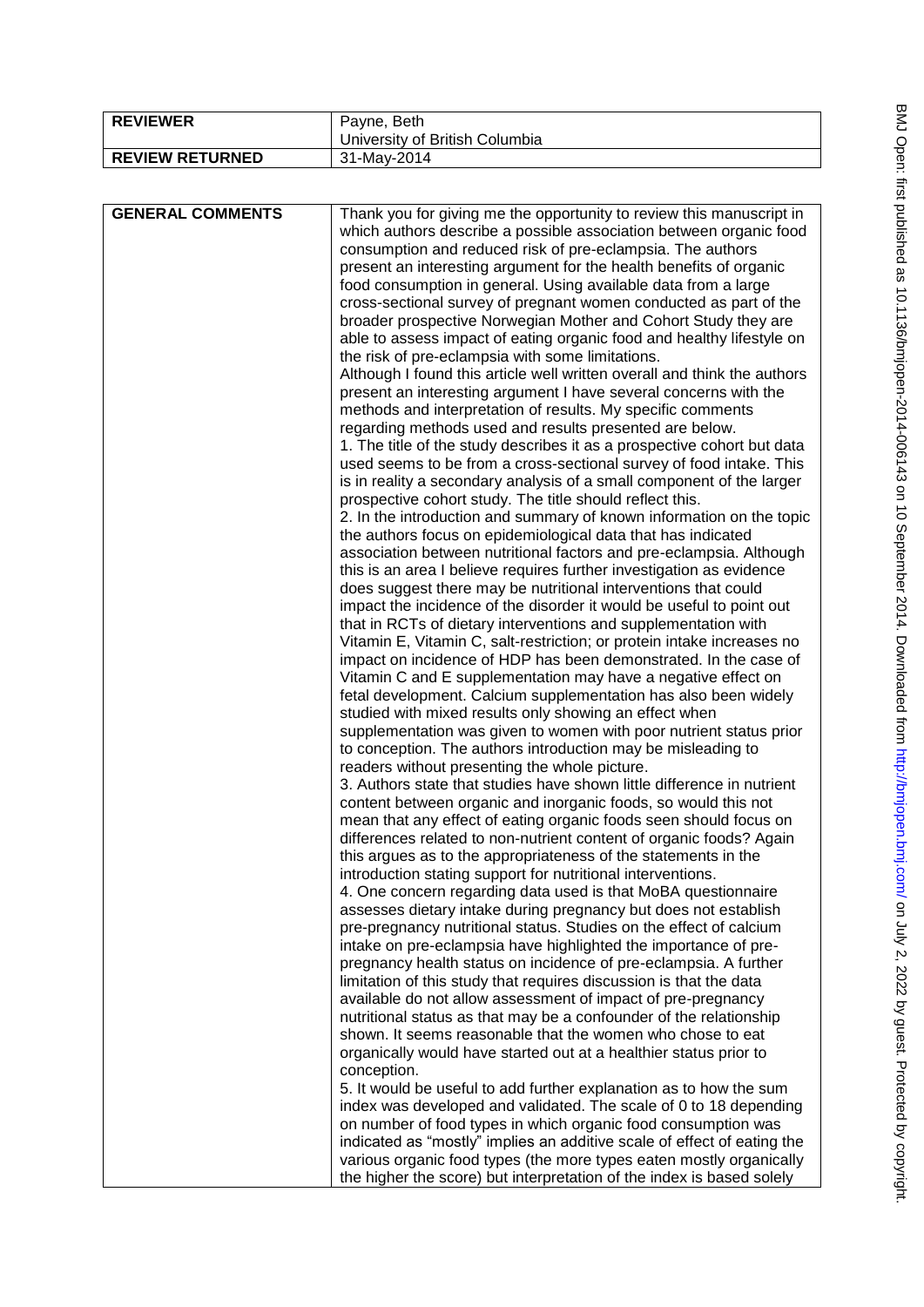| on eating one or more food type "mostly" organically. This                |
|---------------------------------------------------------------------------|
|                                                                           |
| interpretation seems to defeat the purpose of developing an additive      |
| sum index. Could the authors further explain how they determined          |
| the method of applying this index to the analysis and further justify     |
| its use as a confounder?                                                  |
| 6. I would also like a better description in this manuscript of the       |
| principal component analysis used to develop the healthy food             |
| pattern ranking. How were tertiles defined and how did they differ?       |
| The primary conclusion of this study is that organic vegetable            |
| consumption is associated with lower risk of pre-eclampsia                |
| independent of a healthy food pattern. It is extremely difficult to       |
| tease out the effect of organic food consumption over the general         |
| differences found in healthy lifestyle behaviours in women who            |
| chose to eat organically. With the description provided of how the        |
| healthy food pattern is defined I am left with doubts as to whether       |
| the conclusion the organic vegetable consumption independently            |
| effects risk. I assume other readers will be unconvinced that residual    |
| confounding is not greatly at play in this analysis as well, so further   |
| description and justification would be helpful. It is noted that the      |
|                                                                           |
| authors state it is impossible to rule out residual confounding but it is |
| given as a minor point. This should be addressed more thoroughly.         |
| 7. Some discussion about excluded potential confounders would be          |
| useful in how this study compares to others, for example, in this         |
| study dietary supplementation with Vitamin D was not found to be          |
| associated with either exposure or outcome (this data is not              |
| presented so I am not sure which) and was not included in the final       |
| analysis. Does this imply some difference in the cohort under study       |
| to other large cohorts where an association was found? Further to         |
| this, presenting results of all univariate and multivariate assessment    |
| of confounders would be helpful to interpretation of results by           |
| readers. In the limitations of the study it would also be helpful to      |
| point out known risk factors and confounders for pre-eclampsia that       |
| were not measured in the study such as pre-existing renal or              |
| metabolic disorders.                                                      |
| 8. Finally the sub-group analysis failed to show any maintenance of       |
| effect found. This is particularly relevant to analysis of late vs. early |
| onset pre-eclampsia. How do the authors feel this lack of effect in       |
| either group alone impacts interpretation of results? This should be      |
| addressed in the discussion.                                              |
| 9. In the description of data it is stated that time of diagnosis is not  |
| known but an analysis of time of onset based on gestational age is        |
| presented. What time of diagnosis is being referred to in line 49?        |
|                                                                           |
| 10. I greatly enjoyed the description of possible causal mechanisms       |
| for the association found. Focus on the impact of aspects of organic      |
| food consumption on what are known to be underlying mechanisms            |
| of the maternal syndrome of pre-eclampsia, namely oxidative stress        |
| and inflammation is well thought through. These arguments could be        |
| strengthened by some discussion of how the mechanisms described           |
| could affect placental development and function and not just the          |
| downstream consequence of the maternal syndrome that manifests            |
| as endothelial dysfunction.                                               |
| I hope these comments are useful to the authors.                          |

# **VERSION 1 – AUTHOR RESPONSE**

**Response to Reviewer: 1** 

Comments: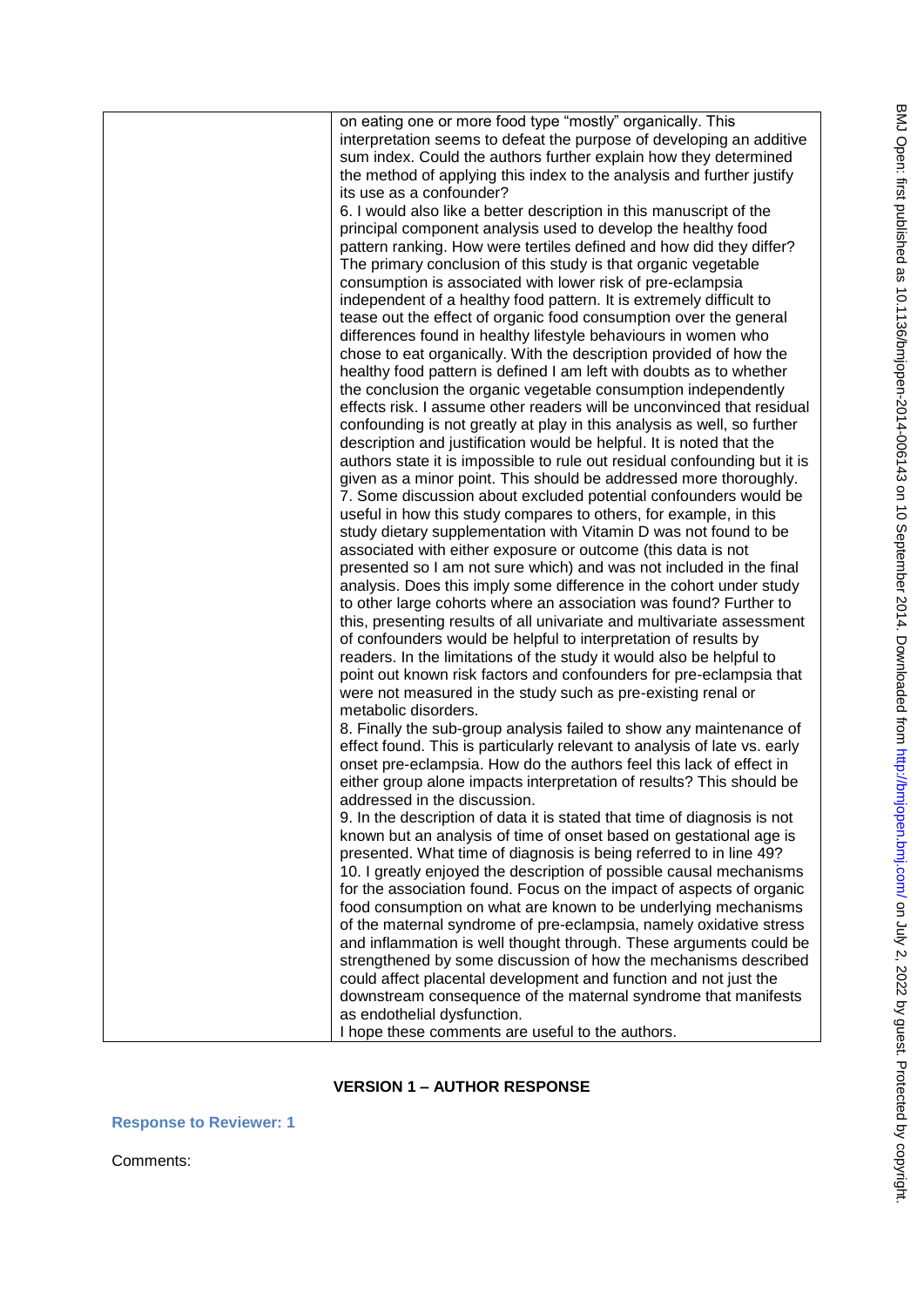This study is not a repeat of previous studies. It is highly original. It has a high scientific value. I hope that its publication in BMJ will inspire similar studies in countries that do not share the particularities of Norway (different possible associated factors). It is worth keeping in mind some particularities of Norwegian lifestyle.

1) One of the particularities of Norway is easy access to the seafood chain. Furthermore the Norwegian health authorities officially recommend the consumption of fish. Yet there is no mention of seafood in this article. It is plausible that Norwegian women who consume organic vegetables are also, more than others, fish eaters. It is probable that sea food consumption can influence the risks of preeclampsia by providing iodine (thyroid hormones alterations in preeclampsia are well documented), and also vitamin D and preformed very long chain polyunsaturated fatty acids of the omega 3 family (effects on the system of prostaglandins and inflammatory processes).

## RESPONSE:

We agree that food intakes, e.g. seafood, and nutrients, e.g. iodine and calcium, are interesting aspects to take into consideration. Fish (and seafood) was among the food groups included in the analysis of dietary patterns associated with consumption of organic food during pregnancy, reported in Torjusen et al. (2012). However, since seafood intake was not significantly different in women reporting frequent consumption of organic food (all food groups or Sum Index) than in those with no or low organic food consumption, it was not highlighted in the paper. (It can be observed in the figure included in supplemental material in Torjusen et al, 2012). We have earlier studied iodine intake in the same cohort and found that the main food source is milk, followed by seafood [\(Brantsaeter et al., 2013\)](file:///C:/Users/maramos.SPI-GLOBAL/AppData/Local/Temp/Svar_Reviewers_BMJ_11072014-2.docx%23_ENREF_1). Milk is also an important source of calcium, another nutrient shown to be associated with preeclampsia. Thanks to the reviewer comments we have explored the data even closer than before and found that women with high consumption of organic vegetables did in fact have higher intakes of seafood, milk, iodine, calcium and several other foods and nutrients than those with no or low organic vegetable consumption. However, no food or nutrient intake attenuated the association of interest. Adjusting for single food groups, e.g. fish or milk, or for specific nutrients, e.g. iodine or calcium, did not change the association between consumption of organic vegetables and preeclampsia. The analyses indicated independent associations between some nutrients, e.g. calcium or iodine and preeclampsia (data not shown in this paper). The associations between these nutrients and preeclampsia were however, attenuated when simultaneously adjusted for the dietary pattern. Therefore, adjustment for the overall dietary pattern was done to correct for differences in food intakes and for differences in nutrient intakes contributed by foods.

Associations between organic food consumption and the dietary pattern have been reported in detail in [\(Torjusen et al., 2012\)](file:///C:/Users/maramos.SPI-GLOBAL/AppData/Local/Temp/Svar_Reviewers_BMJ_11072014-2.docx%23_ENREF_6), and the associations between dietary patterns and preeclampsia have been reported in [\(Brantsaeter et al., 2009\)](file:///C:/Users/maramos.SPI-GLOBAL/AppData/Local/Temp/Svar_Reviewers_BMJ_11072014-2.docx%23_ENREF_2).

In the revised manuscript we have included a new paragraph related to specific foods and nutrients both in the results section (page 11) as well as in the discussion (page 15).

2) Another particularity of Norway is a comparatively low consumption of alcohol. Wine, spirits and strong beer are only sold at "vinmonopolet". Yes the word alcohol only appears once, discreetly, in a table (yes/no). The effect of alcohol consumption on the risks of preeclampsia is enigmatic and therefore an important topic for research. There are even studies suggesting that alcohol consumption is protective regarding preeclampsia. None of these studies have dissociated the effects of wine, beer, and spirits. It is plausible that Norwegian women consuming organic vegetables have a tendency to consume their alcohol as organic red wine (?) .

#### RESPONSE:

The level of alcohol consumption is indeed low in the present cohort. When asked about pregnancy-related changes in consumption of food and beverages, 10% were abstainers before pregnancy and nearly 80% answered that they had stopped due to pregnancy [\(Meltzer et al.,](file:///C:/Users/maramos.SPI-GLOBAL/AppData/Local/Temp/Svar_Reviewers_BMJ_11072014-2.docx%23_ENREF_4)  [2008\)](file:///C:/Users/maramos.SPI-GLOBAL/AppData/Local/Temp/Svar_Reviewers_BMJ_11072014-2.docx%23_ENREF_4). However, in our previous study we found that alcohol consumption was fact slightly higher among women with frequent organic food consumption (Torjusen et al. 2010, n=63,808). The data showed that particularly the wine category was slightly higher, and it may indeed be due to consumption of organic wine. In the present study sample (comprising only nulliparous women,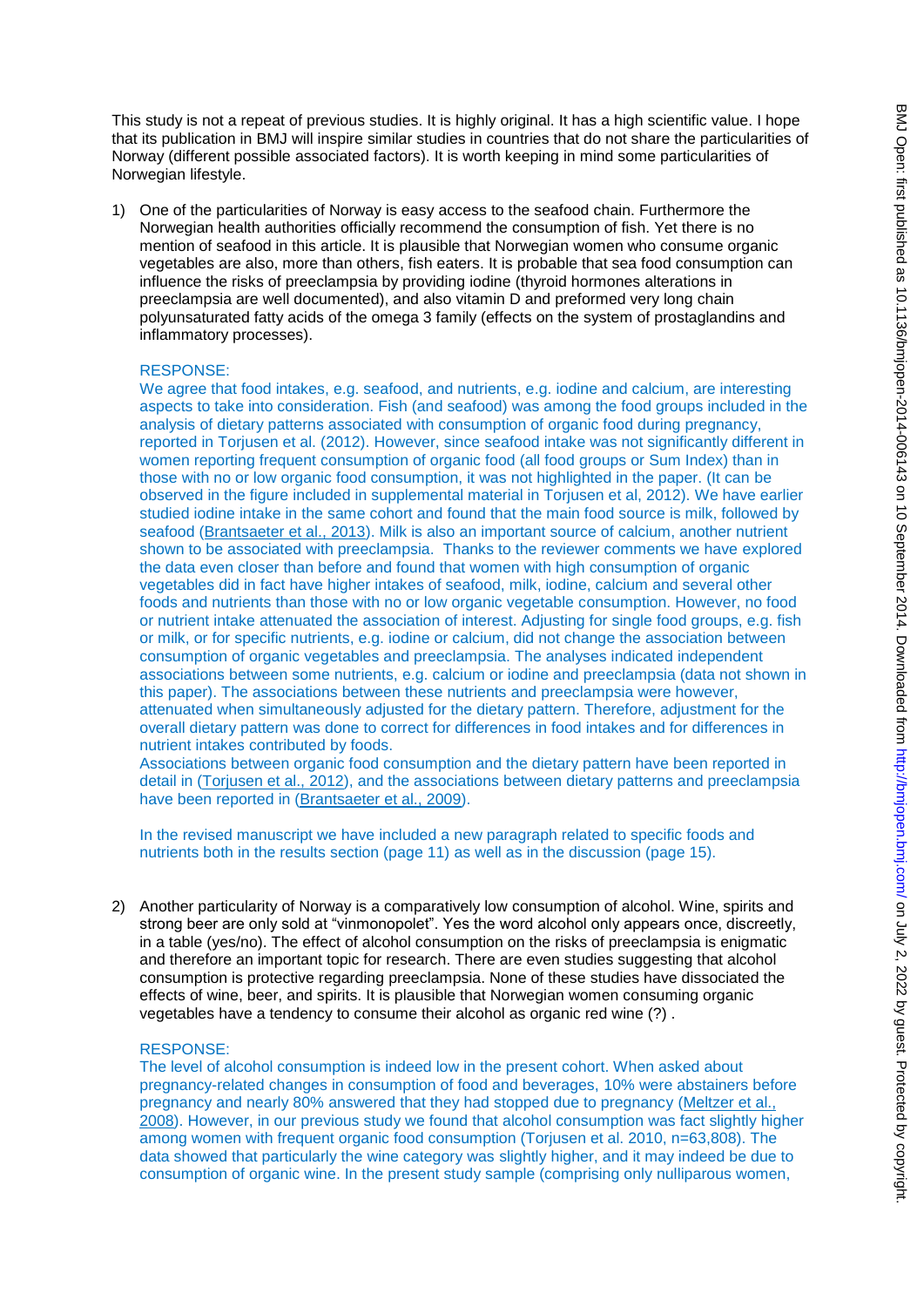n=28,192), we found no difference in alcohol consumption between women who reported high organic vegetable intake and those who did not, and this is only briefly mentioned in the paper. Adjusting for alcohol consumption did not influence the association between high use of organic vegetables and preeclampsia and no association between alcohol and preeclampsia was indicated. Hence, we find that there is no rationale for additional text related to alcohol consumption in this paper.

Additional Questions: Please enter your name: Michel Odent

Job Title: Director Institution: Primal Health Research Centre. London NW3 2JR

## **Response to reviewer: 2**

#### Recommendation:

## Comments:

Thank you for giving me the opportunity to review this manuscript in which authors describe a possible association between organic food consumption and reduced risk of pre-eclampsia. The authors present an interesting argument for the health benefits of organic food consumption in general. Using available data from a large cross-sectional survey of pregnant women conducted as part of the broader prospective Norwegian Mother and Cohort Study they are able to assess impact of eating organic food and healthy lifestyle on the risk of pre-eclampsia with some limitations. Although I found this article well written overall and think the authors present an interesting argument I have several concerns with the methods and interpretation of results. My specific comments regarding methods used and results presented are below.

1. The title of the study describes it as a prospective cohort but data used seems to be from a cross-sectional survey of food intake. This is in reality a secondary analysis of a small component of the larger prospective cohort study. The title should reflect this.

## RESPONSE:

This comment surprises us. We do consider this to be a prospective cohort study, similar to a number of other studies with a similar set-up from the Norwegian Mother and Child Cohort study which previously have been published as such. The enrollment, background information and dietary exposure assessment took place and were gathered well ahead of the outcome, which complies with the classical definition of a prospective study. (The methods section tells that information about food intake and use of organic food was assessed in mid-pregnancy, while information about the preeclampsia outcome was obtained from the Medical Birth Registry of Norway).

2. In the introduction and summary of known information on the topic the authors focus on epidemiological data that has indicated association between nutritional factors and preeclampsia. Although this is an area I believe requires further investigation as evidence does suggest there may be nutritional interventions that could impact the incidence of the disorder it would be useful to point out that in RCTs of dietary interventions and supplementation with Vitamin E, Vitamin C, salt-restriction; or protein intake increases no impact on incidence of HDP has been demonstrated. In the case of Vitamin C and E supplementation may have a negative effect on fetal development. Calcium supplementation has also been widely studied with mixed results only showing an effect when supplementation was given to women with poor nutrient status prior to conception. The authors introduction may be misleading to readers without presenting the whole picture.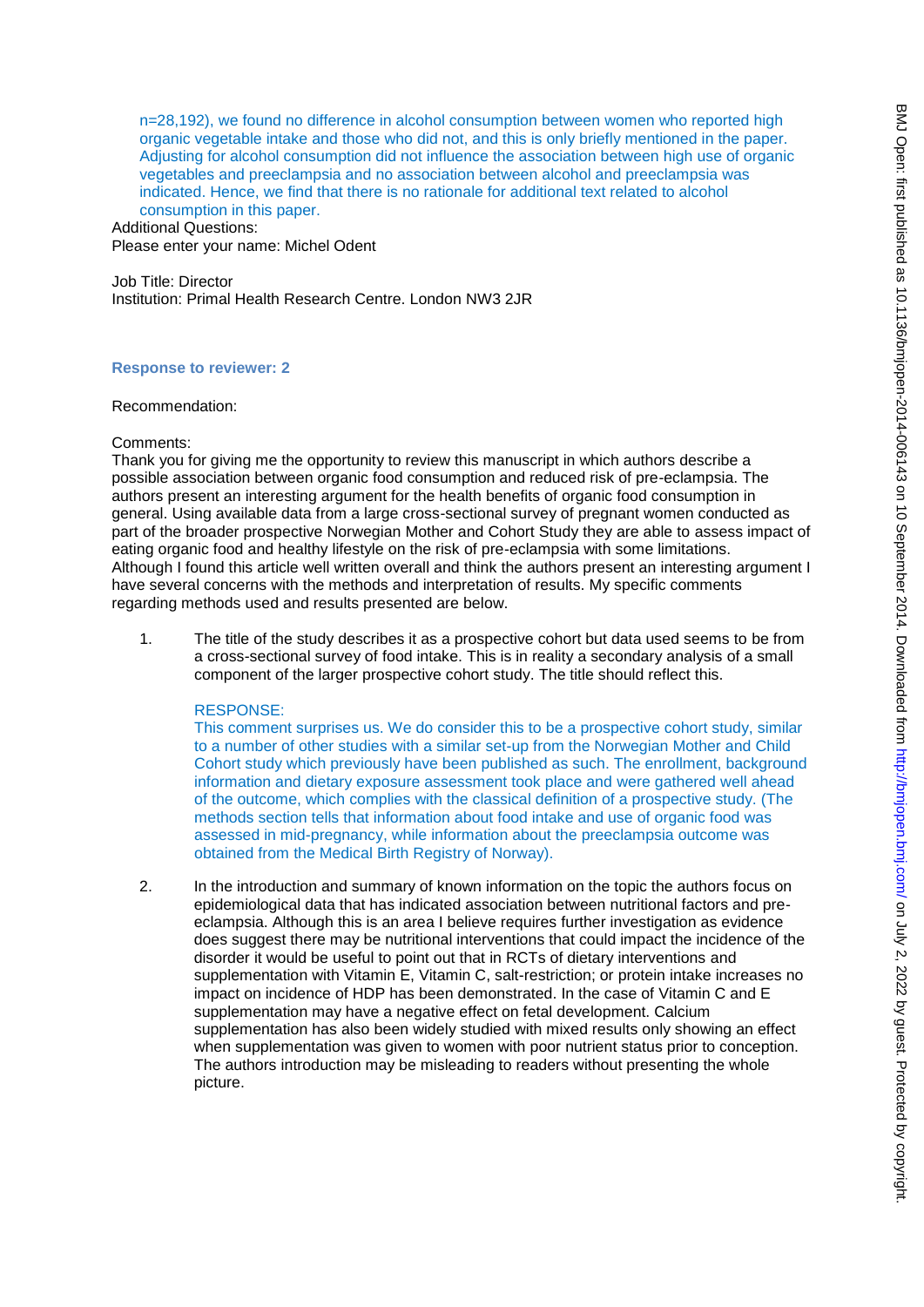## RESPONSE:

We appreciate this comment and have added a new section in the introduction to supplement our account of previous studies.

3. Authors state that studies have shown little difference in nutrient content between organic and inorganic foods, so would this not mean that any effect of eating organic foods seen should focus on differences related to non-nutrient content of organic foods? Again this argues as to the appropriateness of the statements in the introduction stating support for nutritional interventions.

#### RESPONSE:

The text in the introduction is meant to give a short presentation of previous studies on associations between dietary factors and the risk pf preeclampsia. As far as we know, there are no studies specifically on non-nutrients. As mentioned above, a new paragraph has been added to the introduction. Furthermore, in the revised manuscript we have also included new paragraphs to elucidate that the association between organic vegetables and preeclampsia was independent of the association between overall diet and preeclampsia – supporting that the association seen for organic vegetables is not likely explained by nutrients, but rather by the amount or composition of non-nutrients in organic foods. See also our response to comment 1 from Reviewer 1.

4. One concern regarding data used is that MoBA questionnaire assesses dietary intake during pregnancy but does not establish pre-pregnancy nutritional status. Studies on the effect of calcium intake on pre-eclampsia have highlighted the importance of prepregnancy health status on incidence of pre-eclampsia. A further limitation of this study that requires discussion is that the data available do not allow assessment of impact of pre-pregnancy nutritional status as that may be a confounder of the relationship shown. It seems reasonable that the women who chose to eat organically would have started out at a healthier status prior to conception.

#### RESPONSE:

It is correct that there is no information about pre-pregnancy nutritional status in this dataset. Possible effect modifying by differences in pre-pregnancy nutritional status can therefore not be accounted for and has been added to the discussion related to limitations of our study.

5. It would be useful to add further explanation as to how the sum index was developed and validated. The scale of 0 to 18 depending on number of food types in which organic food consumption was indicated as "mostly" implies an additive scale of effect of eating the various organic food types (the more types eaten mostly organically the higher the score) but interpretation of the index is based solely on eating one or more food type "mostly" organically. This interpretation seems to defeat the purpose of developing an additive sum index. Could the authors further explain how they determined the method of applying this index to the analysis and further justify its use as a confounder?

#### RESPONSE:

An in-depth explanation as to how the sum index was developed has been published previously [\(Torjusen et al., 2010,](file:///C:/Users/maramos.SPI-GLOBAL/AppData/Local/Temp/Svar_Reviewers_BMJ_11072014-2.docx%23_ENREF_5) [Torjusen et al., 2012\)](file:///C:/Users/maramos.SPI-GLOBAL/AppData/Local/Temp/Svar_Reviewers_BMJ_11072014-2.docx%23_ENREF_6). The aim of these studies was to identify background and dietary characteristics associated with organic food consumption and for that purpose the sum index was useful. However, we agree that the index is not equally relevant for examining the association between organic food use and health outcomes because different types of organic food are likely to reflect different aspects of organic farming methods.

This current study is explorative, and we aimed at investigating the use of organic food using several different approaches. The additive sum index developed for the previous studies was therefore a first attempt to explore possible effects of any organically grown food, as there was little previous evidence to go by. However, we acknowledged the limitations of the index and consequently explored the separate organic food groups.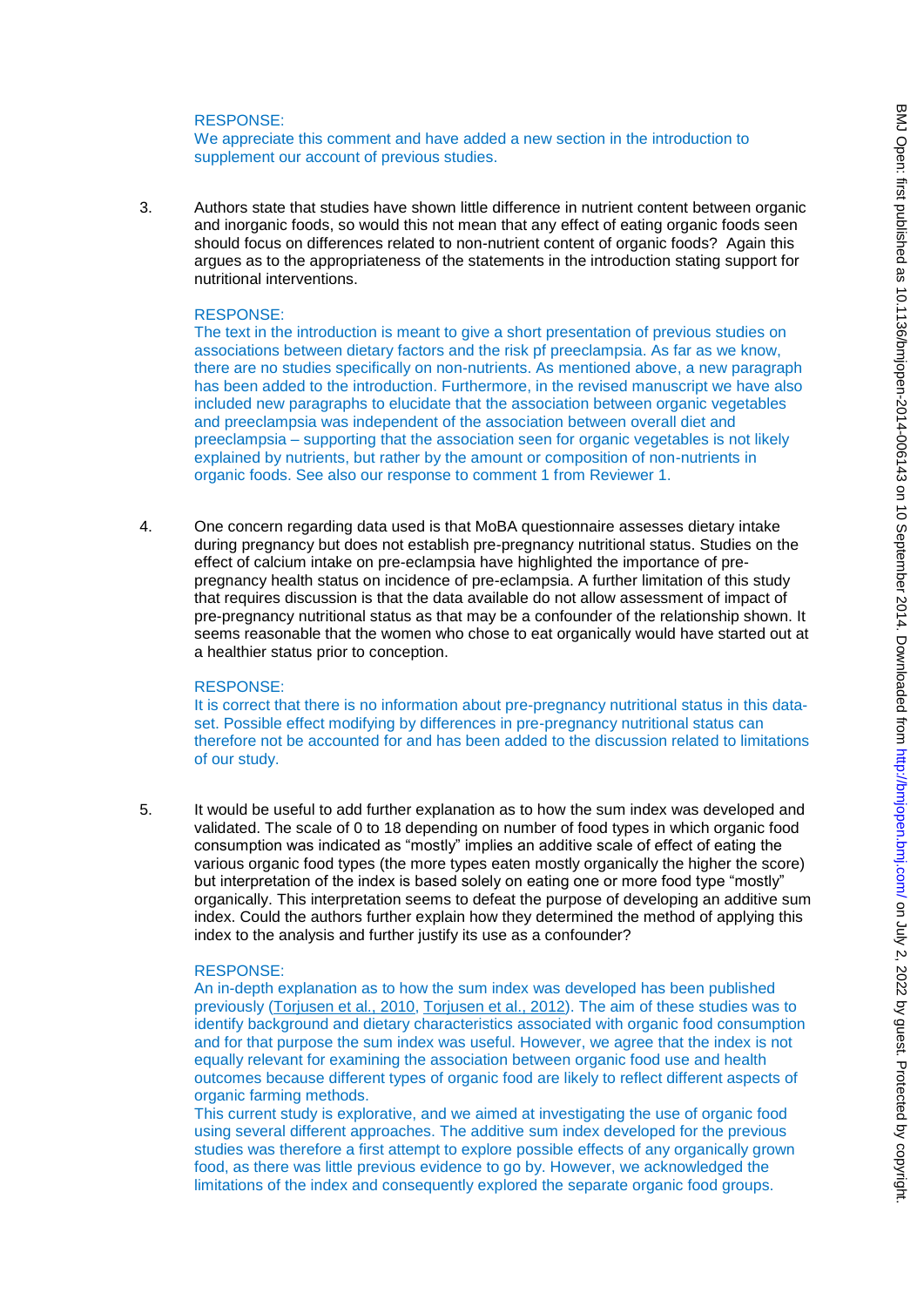The rationale for using the sum index as a confounder was that organic users tend to eat organic food from more than one food group. We are aware that this could overspecify the model, but was included in order to examine whether consumption of organic vegetables was an expression of the total organic food consumption, or if it was something 'over and above' this.

6. I would also like a better description in this manuscript of the principal component analysis used to develop the healthy food pattern ranking. How were tertiles defined and how did they differ? The primary conclusion of this study is that organic vegetable consumption is associated with lower risk of pre-eclampsia independent of a healthy food pattern. It is extremely difficult to tease out the effect of organic food consumption over the general differences found in healthy lifestyle behaviours in women who chose to eat organically. With the description provided of how the healthy food pattern is defined I am left with doubts as to whether the conclusion the organic vegetable consumption independently effects risk. I assume other readers will be unconvinced that residual confounding is not greatly at play in this analysis as well, so further description and justification would be helpful. It is noted that the authors state it is impossible to rule out residual confounding but it is given as a minor point. This should be addressed more thoroughly.

#### RESPONSE:

Principal component analysis has been fully described in the previous publication [\(Torjusen et al., 2012\)](file:///C:/Users/maramos.SPI-GLOBAL/AppData/Local/Temp/Svar_Reviewers_BMJ_11072014-2.docx%23_ENREF_6), and only a short description is appropriate in the current paper. The principal component analysis, which was used to identify the dietary pattern, is based on the intake of all food consumed and assigns a score to all subjects. A high score reflects higher intake of foods correlated with the pattern and a low score reflects lower intake. The tertiles were defined by ranking the food score variable (i.e. into three equally large groups).

We agree that it is difficult to tease out the specific effects or organic food consumption over other possible differences between the women who eat vs. do not eat organic food. However, the Norwegian Mother and Child Cohort Study provide information about a broad spectrum of variables which may be of interest in this respect. We fully accept the possibility that there may be residual confounding, but have done the best we could to take account for all relevant variables available in the data-set.

7. Some discussion about excluded potential confounders would be useful in how this study compares to others, for example, in this study dietary supplementation with Vitamin D was not found to be associated with either exposure or outcome (this data is not presented so I am not sure which) and was not included in the final analysis. Does this imply some difference in the cohort under study to other large cohorts where an association was found? Further to this, presenting results of all univariate and multivariate assessment of confounders would be helpful to interpretation of results by readers. In the limitations of the study it would also be helpful to point out known risk factors and confounders for preeclampsia that were not measured in the study such as pre-existing renal or metabolic disorders.

#### RESPONSE:

A higher dietary intake of vitamin D among women with frequent organic food consumption has been reported in [\(Torjusen et al., 2012\)](file:///C:/Users/maramos.SPI-GLOBAL/AppData/Local/Temp/Svar_Reviewers_BMJ_11072014-2.docx%23_ENREF_6). An earlier sub-study in the Norwegian Mother and Child Cohort study showed an inverse association between the total intake of vitamin D (diet + supplements) and preeclampsia [\(Haugen et al., 2009\)](file:///C:/Users/maramos.SPI-GLOBAL/AppData/Local/Temp/Svar_Reviewers_BMJ_11072014-2.docx%23_ENREF_3). However, this association was not apparent when use of food supplements with vitamin D was modelled alone (see Table 3 in Haugen et al. 2009). In the present paper, we used the dietary supplement variable with three categories: i) non supplement users, ii) supplements without vitamin D, and ii) supplements with vitamin-D. This variable was not associated with preeclampsia, and did not influence the association between organic vegetables and preeclampsia. Thus it was not included in the final analysis. Dietary intake of vitamin D was accounted for by the inclusion of the dietary pattern score.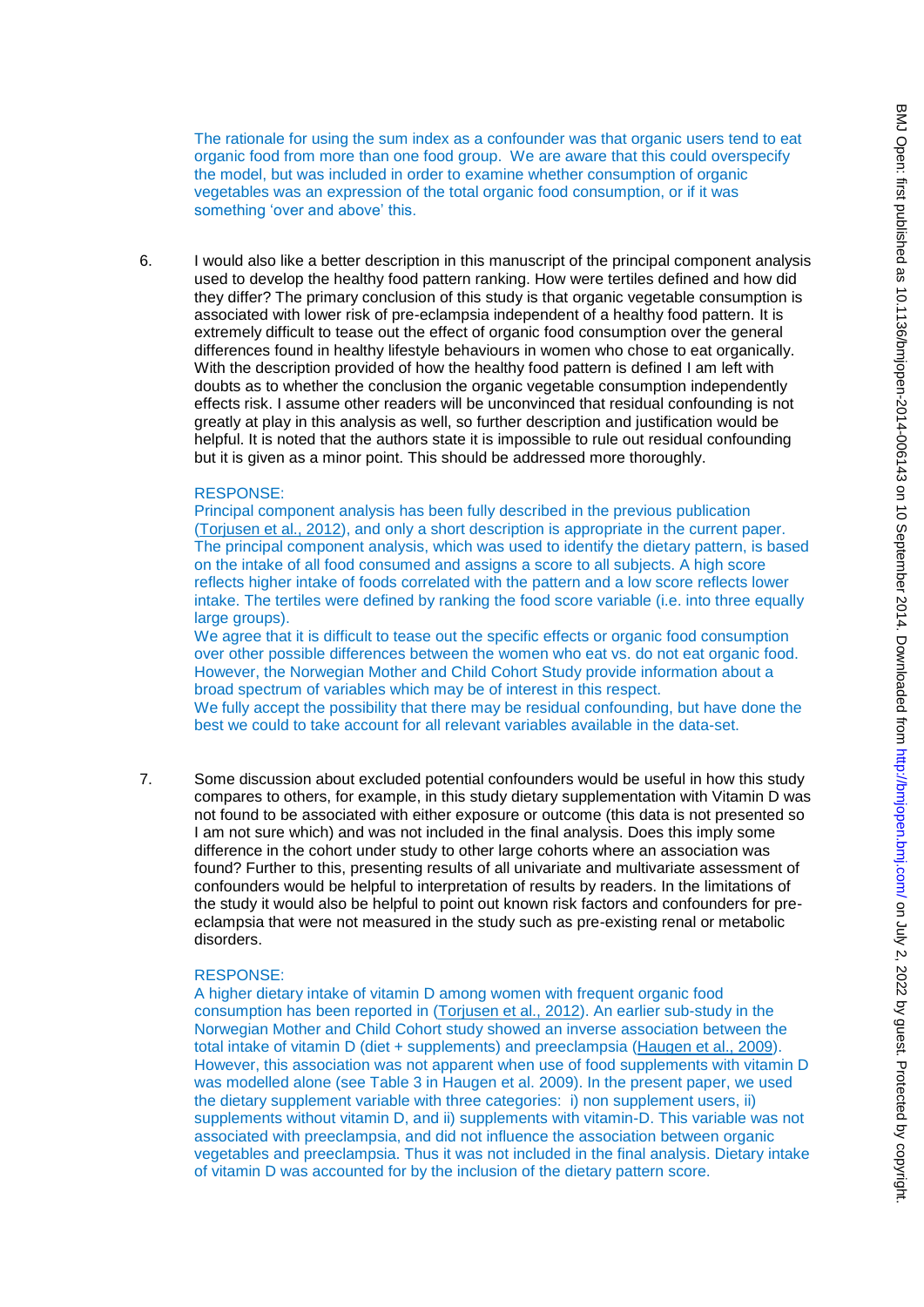We agree with the reviewer that careful presentation of the issue of confounding is important. However, we are not allowed to report the association between all potential confounders and the outcome in this manuscript because the MoBa Scientific Management Group has a restrictive policy when it comes to publishing direct effects of putative confounding variables on the outcomes. This is in order to avoid infringement on other manuscripts of these outcomes. This is not uncommon in large multi-outcome cohorts involving many investigators.

There is no available information in the scientific literature indicating that these disorders should be associated with the intake of organic food. However, data about pre-existing renal disease, diabetes, heart-condition and asthma is available among variables recorded in the MBRN. Because of this reviewer"s comment, we checked it out, and for your information, adjusting for these conditions did not influence the association between use of organic vegetables and preeclampsia.

8. Finally the sub-group analysis failed to show any maintenance of effect found. This is particularly relevant to analysis of late vs. early onset pre-eclampsia. How do the authors feel this lack of effect in either group alone impacts interpretation of results? This should be addressed in the discussion.

#### RESPONSE:

We believe this to be the effect of smaller groups and therefore less statistical power in these sub-analyses. The tendency remains, although no longer statistically significant, and we consider this relevant. This has been addressed in the discussion as a limitation.

9. In the description of data it is stated that time of diagnosis is not known but an analysis of time of onset based on gestational age is presented. What time of diagnosis is being referred to in line 49?

#### RESPONSE:

We acknowledge that the statement in the description may be confusing as we do have information on whether preeclampsia was diagnosed before week 34 (early preeclampsia). We have therefore deleted this statement.

10. I greatly enjoyed the description of possible causal mechanisms for the association found. Focus on the impact of aspects of organic food consumption on what are known to be underlying mechanisms of the maternal syndrome of pre-eclampsia, namely oxidative stress and inflammation is well thought through. These arguments could be strengthened by some discussion of how the mechanisms described could affect placental development and function and not just the downstream consequence of the maternal syndrome that manifests as endothelial dysfunction.

#### RESPONSE:

Thank you for this comment. We have considered elaborating the discussion to include additional information of how oxidative stress and inflammation could affect placental development and function. However, we acknowledge that the discussion of possible explanations of our findings is speculative, and considered a further discussion of how oxidative stress and inflammation could affect placental development beyond the scope of this paper.

I hope these comments are useful to the authors.

Additional Questions: Please enter your name: Beth Payne

Job Title: PhD Candidate Institution: University of British Columbia